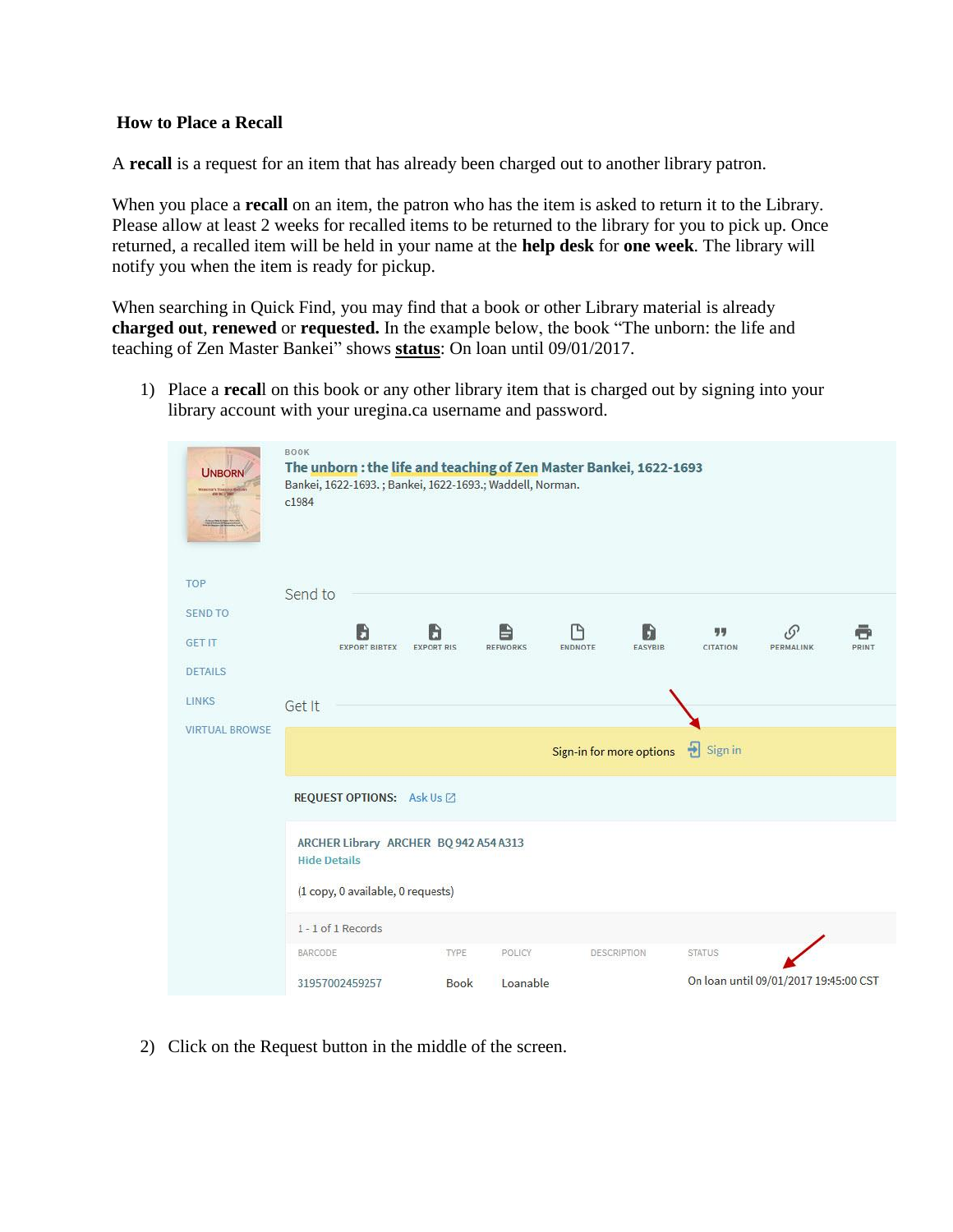

- 3) You will get a Quick Find Request form like the one below. Include the following information:
	- **Material Type**: Book
	- **Terms of Use**: Dependent on your user group.
	- **Pickup At**: Automatically selects the library which owns the item.
	- Not Needed After: The default is 30 days.
	- **Comment**: Include your name, phone number, and email. If you are a long distance student, signify that you're with **UREAD**.